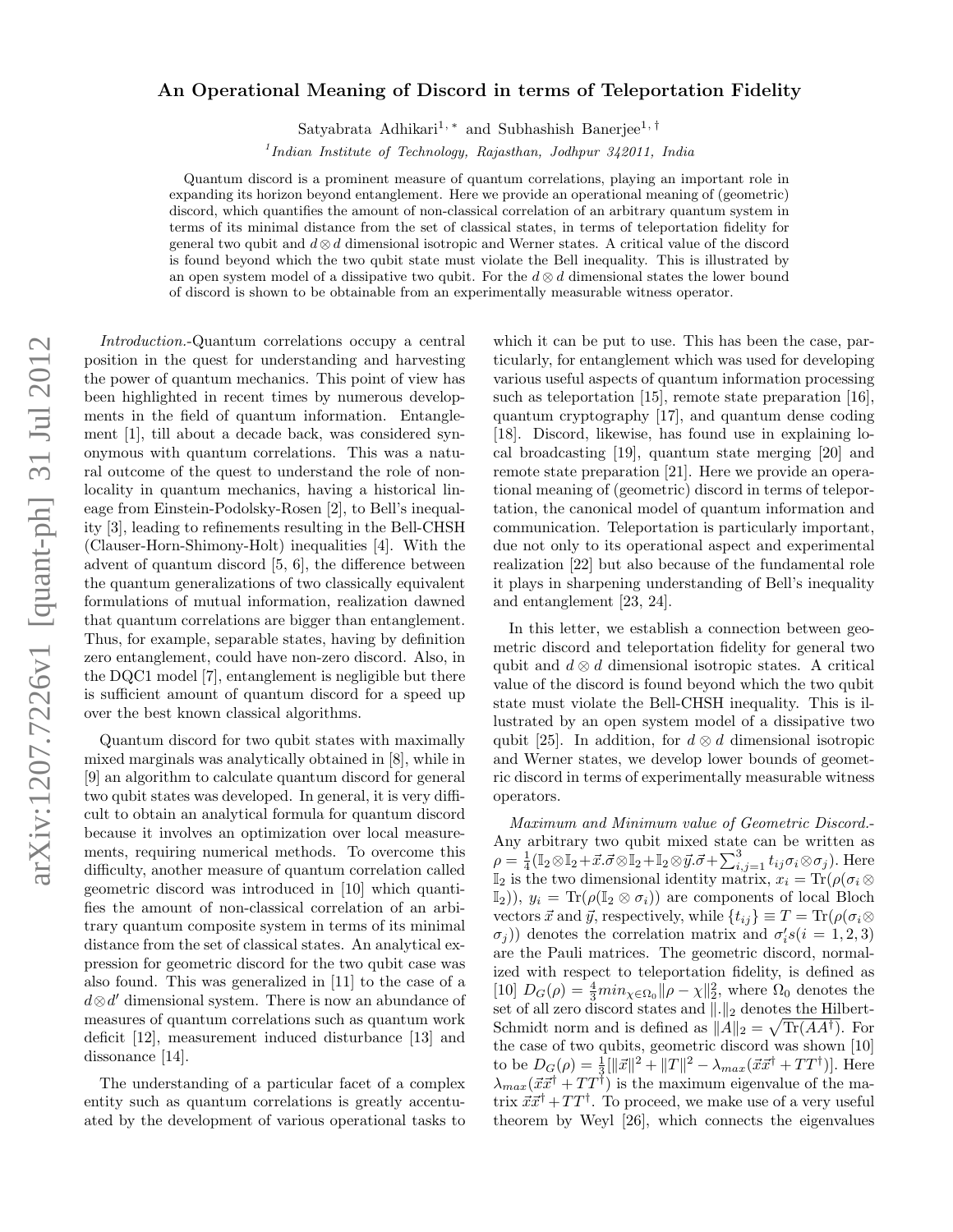of the sum of Hermitian matrices to those of the individual matrices and is made use of in, for example, understanding the stability of the spectrum of a Hermitian matrix with respect to perturbations. For convenience, we present the theorem below.

**Theorem:** Let  $X, Y \in M_n$  be Hermitian matrices and let the eigenvalues  $\lambda_i(X), \lambda_i(Y)$  and  $\lambda_i(X + Y)$  be arranged in an increasing order. For each  $k = 1, 2, \ldots n$ , we have

$$
\lambda_k(X) + \lambda_1(Y) \le \lambda_k(X + Y) \le \lambda_k(X) + \lambda_n(Y), \quad (1)
$$

where  $M_n$  denotes the set of  $n \times n$  Hermitian matrices and  $\lambda_1(Y), \lambda_n(Y)$  denotes the minimum and maximum eigenvalues of Y, respectively. In particular, for  $k = n$ , the inequality [Eq. (1)] reduces to  $\lambda_{max}(X) + \lambda_{min}(Y) \leq \lambda_{max}(X + Y) \leq \lambda_{max}(X) +$  $\lambda_{max}(Y)$ . If we identify the Hermitian matrices  $\vec{x}\vec{x}^{\dagger}$  and  $TT^{\dagger}$  with X and Y, respectively, then this inequality gives  $\lambda_{max}(\vec{x}\vec{x}^{\dagger}) + \lambda_{min}(TT^{\dagger}) \leq \lambda_{max}(\vec{x}\vec{x}^{\dagger} + TT^{\dagger}) \leq$  $\lambda_{max}(\vec{x}\vec{x}^{\dagger}) + \lambda_{max}(TT^{\dagger})$ . Using this and the form of geometric discord for two qubits, we have

$$
\frac{1}{3}[\|\vec{x}\|^2 + \|T\|^2 - \lambda_{max}(\vec{x}\vec{x}^{\dagger}) - \lambda_{max}(TT^{\dagger})] \le D_G(\rho)
$$
  

$$
\le \frac{1}{3}[\|\vec{x}\|^2 + \|T\|^2 - \lambda_{max}(\vec{x}\vec{x}^{\dagger}) - \lambda_{min}(TT^{\dagger})].
$$
 (2)

From these inequalities, the maximum and minimum value of  $D_G(\rho)$  can be seen to be

$$
D_G^{min}(\rho) = \frac{1}{3} [||T||^2 - \lambda_{max}(TT^{\dagger})], \tag{3}
$$

$$
D_G^{max}(\rho) = \frac{1}{3} [||T||^2 - \lambda_{min}(TT^{\dagger})]. \tag{4}
$$

These results would be needed to connect quantum discord with Bell's inequality and teleportation. If all the eigenvalues of the matrix  $TT^{\dagger}$  are equal then  $\lambda_{max}(TT^{\dagger}) = \lambda_{min}(TT^{\dagger})$  and we have

$$
D_G^{min}(\rho) = D_G^{max}(\rho) = D_G(\rho). \tag{5}
$$

An example where such an equality is realized is the Werner state [27], a point to which we will return later. The above obtained bounds can be used to calculate the maximum value of quantum discord for separable states in 2⊗2 systems. Any separable state in a 2⊗2 system can be expressed as  $\rho_{sep} = \sum_k p_k \frac{1}{4} (I \otimes I + \vec{x}^k \cdot \vec{\sigma} \otimes I + I \otimes \vec{y}^k)$  $\sum$ . $\vec{\sigma}+$  $\{x_i^k y_i^k \sigma_i \otimes \sigma_i\},\ \text{where}\ \ x_i^k, y_i^k \in \mathbb{R}, |\vec{x}^k| \leq 1, |\vec{y}^k| \leq 1.$ Thus, for separable states, the correlation matrix  $T$  is the product of the two local Bloch vectors  $\vec{x}$  and  $\vec{y}$ , that is,  $T = \vec{x}^{\dagger} \vec{y}$ , where  $\vec{x} = (x_1, x_2, x_3)$  and  $\vec{y} = (y_1, y_2, y_3)$ . The maximum quantum discord  $D_{G}^{max}$ , for separable states, is  $D_G^{max}(\rho_{sep}) = \frac{1}{3}(|x_1|^2 + |x_2|^2 + |x_3|^2)(|y_1|^2 + |y_2|^2 + |y_3|^2).$ Since  $|\vec{x}^k| \leq 1, |\vec{y}^k| \leq 1$ , so  $D_G^{max}(\rho_{sep}) \leq \frac{1}{3}$ . It follows that for separable states  $\rho_{sep}$ , we have the inequality

$$
0 \le D_G(\rho_{sep}) \le D_G^{max}(\rho_{sep}) \le \frac{1}{3}.
$$
 (6)

Let us consider a state described by the density operator  $\rho_1 = \frac{1}{4} [I \otimes I + \sigma_x \otimes I + I \otimes \sigma_x + \sigma_x \otimes \sigma_x]$ . It is separable since the partial transpose with respect to one of the qubits is a valid density matrix, that is,  $\rho_1^{T_A} = \rho_1$ . In this case, the maximum value of discord is given by  $D_G^{max}(\rho_1) = \frac{1}{3}$ . Thus we show that there exist separable states for which the upper bound of the maximum discord is achieved.

Relation between Quantum Discord, Bell's inequality and Teleportation Fidelity.- We now establish a relation between maximum discord and teleportation fidelity, which also gives an operational meaning of quantum discord. To achieve our goal, let us consider

$$
D_G^{max}(\rho) = \frac{1}{3}[\|T\|^2 - \lambda_{min}(TT^{\dagger})] = \frac{1}{3}M(\rho),\tag{7}
$$

where  $M(\rho) = max_{i > j} (u_i + u_j)$ ,  $u_i, u_j$  are the eigenvalues of  $TT^{\dagger}$ .

If the state described by the density matrix  $\rho$  satisfies the Bell-CHSH inequality then it follows that

$$
D_G^{max}(\rho) \le \frac{1}{3}.\tag{8}
$$

The above result holds for all separable states as is evident from Eq. (6). But there may also exist some entangled states that satisfy it.

**Theorem-1:** Any two qubit mixed state  $\rho$  is entangled if  $D_G^{max}(\rho) > \frac{1}{3}$ .

**Proof:** Any two qubit mixed state  $\rho$  is entangled if it violates the Bell inequality. The Bell inequality is violated iff  $M(\rho) > 1$  [28]. Therefore the theorem follows from Eq.  $(7)$ .

To establish an operational meaning of discord, we use a series of connections, that is, the relation of discord with negativity and then negativity with teleportation fidelity. The relation between an entanglement measure known as negativity  $(N(\rho^{ent}))$  and quantum discord  $D_G(\rho^{ent})$  for an entangled state  $\rho^{ent}$  is given by [29]  $N^2(\rho^{ent}) \leq D_G(\rho^{ent})$ . Let  $S = \{\rho^{ent}_{CHSH} :$  $D_G^{max}(\rho_{CHSH}^{ent}) \leq \frac{1}{3}$  denotes the set of entangled states which satisfy the Bell-CHSH inequality. Therefore the states which belong to the set  $S$  must satisfy the inequality  $N^2(\rho_{CHSH}^{ent}) \leq D_G(\rho_{CHSH}^{ent}) \leq D_G^{max}(\rho_{CHSH}^{ent}) \leq$  $\frac{1}{3}$ . For any two qubit mixed state  $\rho$ , teleportation fidelity  $F(\rho)$  is related to negativity as [30]  $3F(\rho) - 2 \leq$  $N(\rho)$ . Since this inequality holds for all  $\rho_{CHSH}^{ent}$ , we have  $(3F(\rho_{CHSH}^{ent}) - 2)^2 \leq D_G^{max}(\rho_{CHSH}^{ent}) \leq \frac{1}{3}$ . From Eq. (8) and the relations, discussed above, connecting negativity with discord and teleportation fidelity, it follows that  $\frac{2}{3}$  <  $F(\rho_{CHSH}^{ent}) \leq \frac{2}{3} + \frac{1}{3\sqrt{3}}$  $\frac{1}{3\sqrt{3}}$ . This is what is expected for states satisfying Bell's inequality, but at the same time useful for teleportation, bringing out the consistency of our results. Thus we obtain a bound of quantum correlation measured by discord for those entangled states which satisfy Bell's inequality but are still useful for teleportation. This result can be expressed in the form of the following theorem.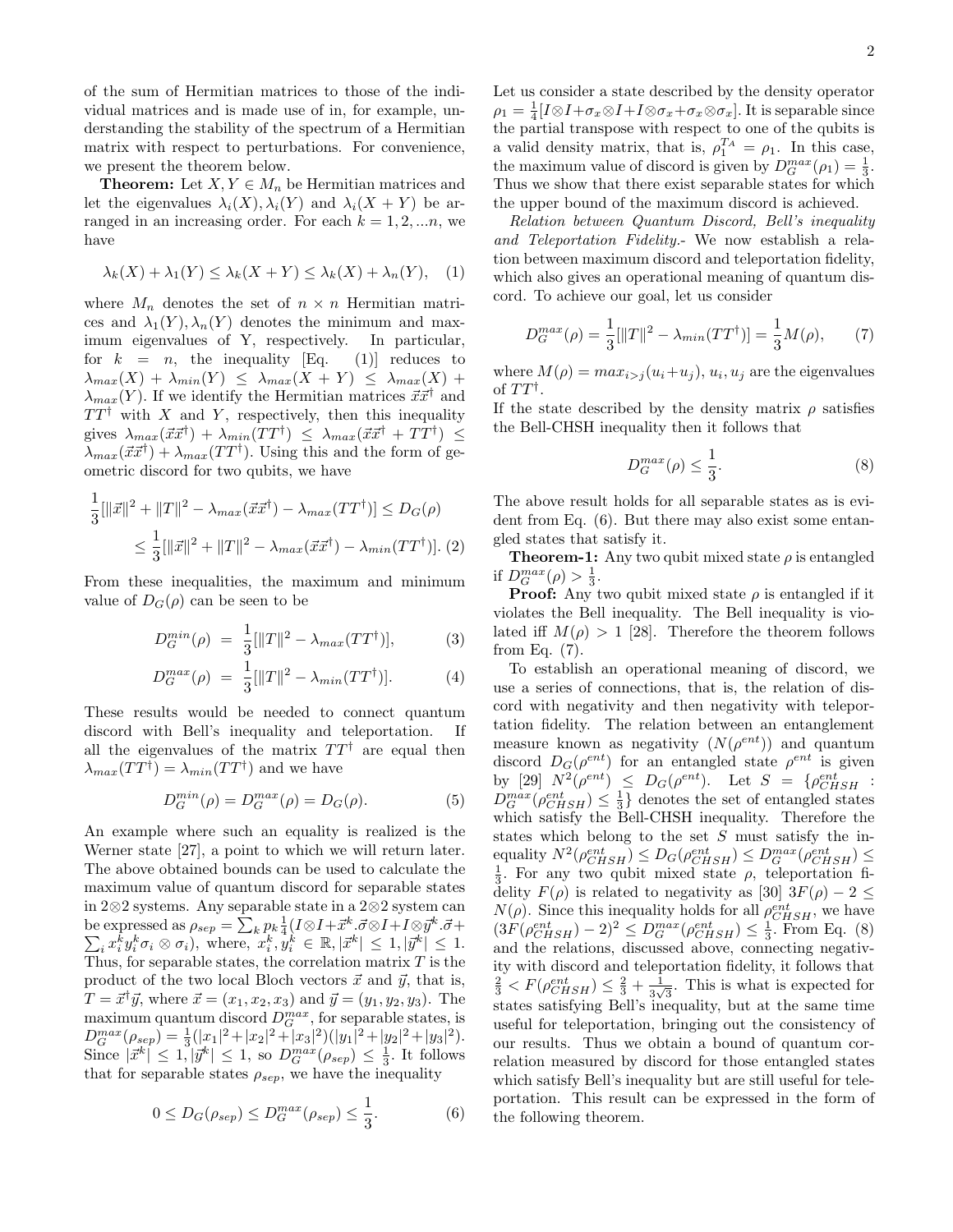**Theorem-2:** If the entangled state  $\rho$  satisfies Bell's inequality but is useful for teleportation then  $D_G^{max}(\rho)$ must satisfy the inequality

$$
(3F(\rho) - 2)^2 \le D_G^{max}(\rho) \le \frac{1}{3}.
$$
 (9)

As  $u_i \le 1$  for  $i = 1, 2, 3$  and  $U(\rho) = \sum_{i=1}^{3} \sqrt{u_i}$ ,  $M(\rho)$ and  $U(\rho)$  are related as  $M(\rho) \leq U(\rho)$  [24], while the relation between  $U(\rho)$  and teleportation fidelity  $F(\rho)$  is  $F(\rho) = \frac{1}{2} [1 + \frac{1}{3} U(\rho)]$  [24]. Using these relations, Eq. (7) can be seen to reduce to  $D_G^{max}(\rho) \leq 2F(\rho) - 1$ . Since this inequality holds for any mixed two qubit state, states not useful for teleportation must satisfy

$$
0 \le D_G^{\max}(\rho) \le 2F(\rho) - 1, \ \ F(\rho) \le \frac{2}{3}.
$$
 (10)

**Theorem-3:** A two qubit state  $\rho$  violates Bell-CHSH inequality and is useful for teleportation iff

$$
\frac{1}{3} < D_G^{max}(\rho) \le 2F(\rho) - 1, \quad F(\rho) > \frac{2}{3}.\tag{11}
$$

Proof: It follows from Theorem-1 and the inequality, shown above, connecting the maximum value of discord to the teleportation fidelity.

Eqs. (9), (10) and (11) are our principal results for the two qubit states, providing the relationship between discord and teleportation fidelity and covers the regimes where Bell's inequality is satisfied but the states may or may not be useful for teleportation as well as where the inequality gets violated, the critical value of discord above which Bell's inequality gets violated being 1/3.

Illustrations: (a). Let us consider a Werner state  $\rho_W = p|\psi^-\rangle\langle\psi^-| + (1-p)\frac{I}{4}, \ \ 0 \leq p \leq 1, \text{ where } |\psi^-\rangle =$  $\frac{1}{\sqrt{2}}$  $\frac{1}{2}(|01\rangle - |10\rangle)$  is the singlet state. The correlation ma- $\int -p \quad 0 \quad 0$  $\begin{matrix} 0 \end{matrix}$ 

trix T for 
$$
\rho_W
$$
 is given by  $T = \begin{pmatrix} 0 & -p & 0 \\ 0 & 0 & -p \end{pmatrix}$ . As all

the eigenvalues of  $TT^{\dagger}$  are equal, we have  $D_G^{min}(\rho_W)$  =  $D_G^{max}(\rho_W) = D_G(\rho_W)$ , thus realizing Eq. (5). The quantum discord is  $D_G(\rho_W) = \frac{2}{3}p^2$ . From Eq. (8), it is clear that  $\rho_W$  violates Bell inequality iff  $p > \frac{1}{\sqrt{2}}$  $\frac{1}{2}$ . Also, using  $F(\rho_W) = (1 + p)/2$  [31] in Eq. (9), it is easy to see that Werner states satisfying Bell's inequality, but still useful for teleportation have the parameter p in the range  $\frac{1}{3} < p \leq \frac{1}{3} + \frac{2}{3\sqrt{3}}$ . This is known in the literature, pro- $\frac{2}{3\sqrt{3}}$ . This is known in the literature, providing a nice consistency check of our results. Finally, it follows from Eq. (11) that  $\rho_W$  is always useful for teleportation iff  $\frac{1}{3}$  <  $D_G(\rho_W) \leq p$ ,  $p > \frac{1}{3}$ .

(b). Next we consider an open quantum system model for two qubit mixed states [25], which could be thought of as a quantum channel used for studying quantum correlations. Open quantum system is the study of the evolution of a system of interest, such as a qubit, taking into account the effect of its surroundings alternatively called reservoir or bath. The evolution is mixed, in general,

with decoherence and dissipation appearing as natural outcomes. We consider two qubits interacting with a bath, modeled as an electromagnetic field in a squeezed thermal state, via the dipole interaction. The systemreservoir coupling constant is dependent upon the position of the qubit, leading to interesting dynamical consequences. Basically this allows a classification of the dynamics into two regimes: the independent decoherence regime, where the inter qubit distances are such that each qubit sees an individual bath or the collective decoherence regime, where the qubits are close enough to justify a collective interaction with the bath. In Fig. 1, the evolution of Bell's inequality, teleportation fidelity and maximum value of geometric discord with respect to time is shown. It is very satisfactory that a dynamical model, which could be envisaged in an experimental setup [32], satisfies all the inequalities developed above connecting discord to teleportation fidelity, that is, Eqs. (9), (10) and (11), as well as the critical value of discord  $(= 1/3)$ above which the Bell-CHSH inequality gets violated.



FIG. 1: (Color online) The figure depicts quantum correlations; Bell's inequality  $M(\rho)$ , teleportation fidelity  $F(\rho)$  and maximum value of geometric discord  $D_G^{max}(\rho)$ , with respect to the time of evolution  $t$ . Here temperature (in units where  $\hbar \equiv k_B = 1$ )  $T = 10$ , inter qubit distance  $r_{12} = 0.01$  (collective decoherence) and bath squeezing parameter  $r = -1$ . With time, states violating Bell's inequality start satisfying it, a natural consequence of the degradation of quantum correlations due to open system effects. At  $t = 0.12$ , Bell's inequality is violated, it can be seen that Eq. (11) gets satisfied. Again at  $t = 0.2$ , we have the case where Bell's inequality is satisfied but the states are useful for teleportation, as seen by the inequality Eq. (9) being satisfied. Finally, for longer evolutions, such as  $t = 0.6$ , the states are no longer useful for teleportation, and the figure satisfies Eq. (10).

Relation between discord, teleportation fidelity and witness operator in  $d \otimes d$  system. Here, we study  $d \otimes d$ systems and generalize the relation between quantum discord and teleportation fidelity for states with symmetry, in particular, the isotropic and Werner states and also derive experimentally achievable bounds of discord for them, using witness operators. A witness operator is a Hermitian operator which can detect entangled states and can be realized experimentally. Recently it has been shown that the witness operator also takes part in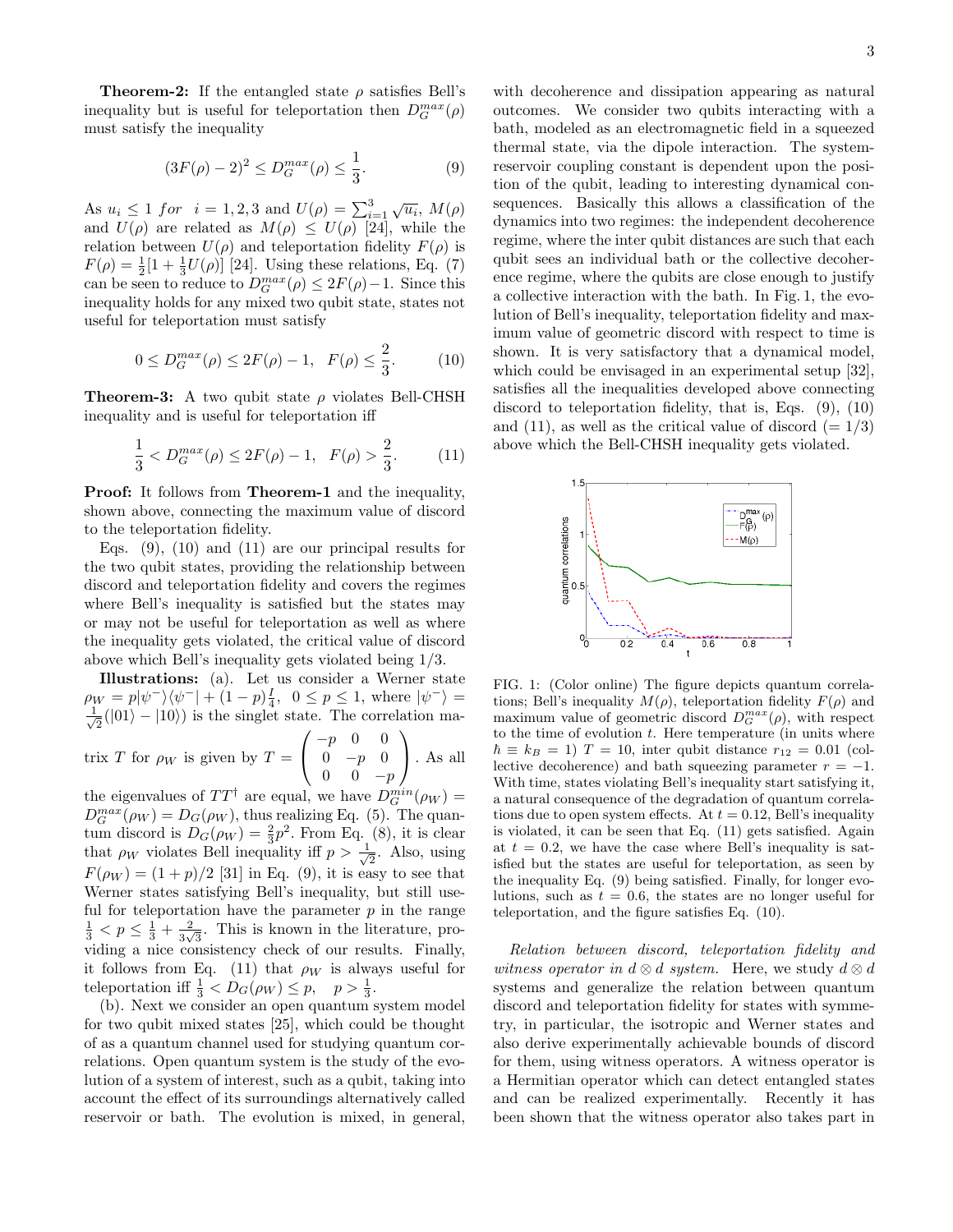discriminating states useful for teleportation [33].

The isotropic state is defined by  $\rho_f = \frac{1-f}{d^2-1}(I |\phi^{+}\rangle\langle\phi^{+}|$  +  $f|\phi^{+}\rangle\langle\phi^{+}|$ , where  $|\phi^{+}\rangle = \frac{1}{\sqrt{2}}$  $\frac{1}{d}\sum_{i=0}^{d-1}|ii\rangle, f$ is the singlet fraction and  $d$  is the dimension of an individual component of the bipartite system. Its negativity is [34]  $N(\rho_f) = \frac{fd-1}{d-1}$  and zero, for  $f > \frac{1}{d}$ , or  $f < \frac{1}{d}$ , respectively. For an isotropic state  $\rho_f$ , the following statements are equivalent, (a).  $\rho_f$  is separable iff  $\rho_f$  is PPT, (b).  $\rho_f$  is PPT iff  $0 \le f \le \frac{1}{d}$ . Using the relation between negativity and discord as well as the connection of teleportation fidelity with singlet fraction  $F(\rho_f) = \frac{df(\rho_f)+1}{d+1}$ [35], we have

$$
\left(\frac{(d+1)F(\rho_f)-2}{d-1}\right)^2 \le D_G(\rho_f), \quad F(\rho_f) > \frac{2}{d+1}.\tag{12}
$$

Eq. (12) provides a theoretical lower bound of discord as a function of the teleportation fidelity. A question then naturally arises, can we also have a lower bound which could be achieved in an experiment? The answer is in the affirmative. The lower bound of quantum discord for isotropic states can be achieved by witness operators. Witness operators act as a hyperplane separating entangled and separable states and can be divided into two different classes: decomposable and non-decomposable witness operators. Although non-decomposable witness operators detect both negative partial transpose (NPT) and positive partial transpose (PPT) entangled states, decomposable witness operators can only detect NPT entangled states. Recently, a generalized form of optimal teleportation witness operator was proposed and showed to be a decomposable entanglement witness operator [36].

Let us consider a decomposable witness operator of the form  $W_f = \frac{1}{d}I - |\phi^+\rangle\langle\phi^+|$ . Its expectation value in the state  $\rho_f$  is

$$
\text{Tr}(W_f \rho_f) = \frac{1}{d} - f, \quad f > \frac{1}{d}.
$$
 (13)

Thus, every entangled isotropic state is detected by  $W_f$ . Making use of Eq. (13) and the negativity of an isotropic state, the lower bound of discord, as a function of the witness operator  $W_f$ , is

$$
\frac{d^2}{(d-1)^2}(-\text{Tr}(W_f \rho_f))^2 \le D_G(\rho_f). \tag{14}
$$

Let us now consider the Werner state in a  $d \otimes$ d dimensional Hilbert space where it is defined as  $[34]$   $\rho_x = \frac{2(1-x)}{d(d+1)} (\sum_{k=0}^{d-1} |kk\rangle\langle kk| + \sum_{i < j} |\Psi_{ij}^{+}\rangle\langle \Psi_{ij}^{+}|) +$  $\frac{2x}{d(d-1)}\sum_{i Here  $|\Psi_{ij}^{\pm}\rangle=\frac{1}{\sqrt{2}}$$  $\frac{1}{2}(|ij\rangle \pm |ji\rangle)$  and  $x = \text{tr}(\rho_x \sum_{i < j} |\Psi_{ij}^{-}\rangle \langle \Psi_{ij}^{-}|).$  Analogous to an isotropic state, the following statements are equivalent for Werner state, (a).  $\rho_x$  is separable iff  $\rho_x$  is PPT, (b).  $\rho_x$  is PPT iff  $0 \leq x \leq \frac{1}{2}$ . The negativity of Werner state is  $N(\rho_x) =$  $\frac{2}{d} \frac{2x-1}{d-1}$  [34], while it is related to the singlet fraction as

 $f(\rho_x) \leq \frac{1+2N(\rho_x)}{d}$  [37]. If the state  $\rho_x$  is entangled, that is,  $N(\rho_x) \neq 0$ , then it is clear that every entangled state is useful for teleportation. In this case, the lower bound of discord for the Werner state, in terms of the witness operator  $W_x = (|\Psi\rangle\langle\Psi|)^{T_A}$ , where  $|\Psi\rangle = \frac{1}{\sqrt{2\pi}}$  $\frac{1}{d}\sum_{i=0}^{d-1}|ii\rangle,$ is given by

$$
\frac{4}{(d-1)^2}(-\text{Tr}(W_x \rho_x))^2 \le D_G(\rho_x). \tag{15}
$$

Thus for the cases of the isotropic as well as the Werner states, a lower bound of discord is obtained by two different routes. The first one, in theme with our approach for the  $2 \otimes 2$  dimensional systems, goes about establishing a relation between discord and teleportation fidelity by connecting the concepts of negativity, singlet fraction, teleportation fidelity and discord; while the second approach relies upon the construction of decomposable witness operators.

For an experimental realization of the witness operation it is necessary to decompose the witness into operators that can be measured locally, that is, a decomposition into projectors of the form  $W = \sum_{i=1}^{k} c_i |e_i\rangle\langle e_i| \otimes$  $|f_i\rangle\langle f_i|$ . The decomposition of the witness operator  $W_f$ for two qubit systems has been shown in [33]. Moreover, the witness operator  $W_x$  can easily be decomposed into local Pauli operators  $\sigma_i$ ,  $i = 1, 2, 3$  and local Gell-Mann matrices for two qubits and two qutrits systems, respectively. It can be also extended to generalized Gell-Mann matrices, which are standard  $SU(d)$  generators, for ddimensional systems.

Conclusions. In this work we have provided an operational meaning of discord by connecting it to teleportation fidelity. In  $2 \otimes 2$  systems, we make use of a theorem of Weyl for Hermitian matrices which proves to be the key threading together the various links to provide the connection between discord and teleportation fidelity. The results are seen to be consistent when applied to the Werner state and a dynamically generated two qubit open system model. This study is further extended to a higher dimensional d⊗d isotropic system. We also obtain lower bounds of discord, for  $d \otimes d$  isotropic and Wener states, in terms of appropriate witness operators, and discuss how these can be achieved experimentally. We hope this work motivates further research into providing an operational meaning of discord in general higher dimensional systems thereby harnessing its potential use in quantum information processing.

- † Electronic address: subhashish@iitj.ac.in
- [1] S. Hill, and W. K. Wooters, Phys. Rev. Lett. 78, 5022 (1997); W. K. Wootters, Phys. Rev. Lett. 80, 2245 (1998).
- [2] A. Einstein, *et al.*, Phys. Rev. **47**, 777 (1935).

<sup>∗</sup> Electronic address: satya@iitj.ac.in